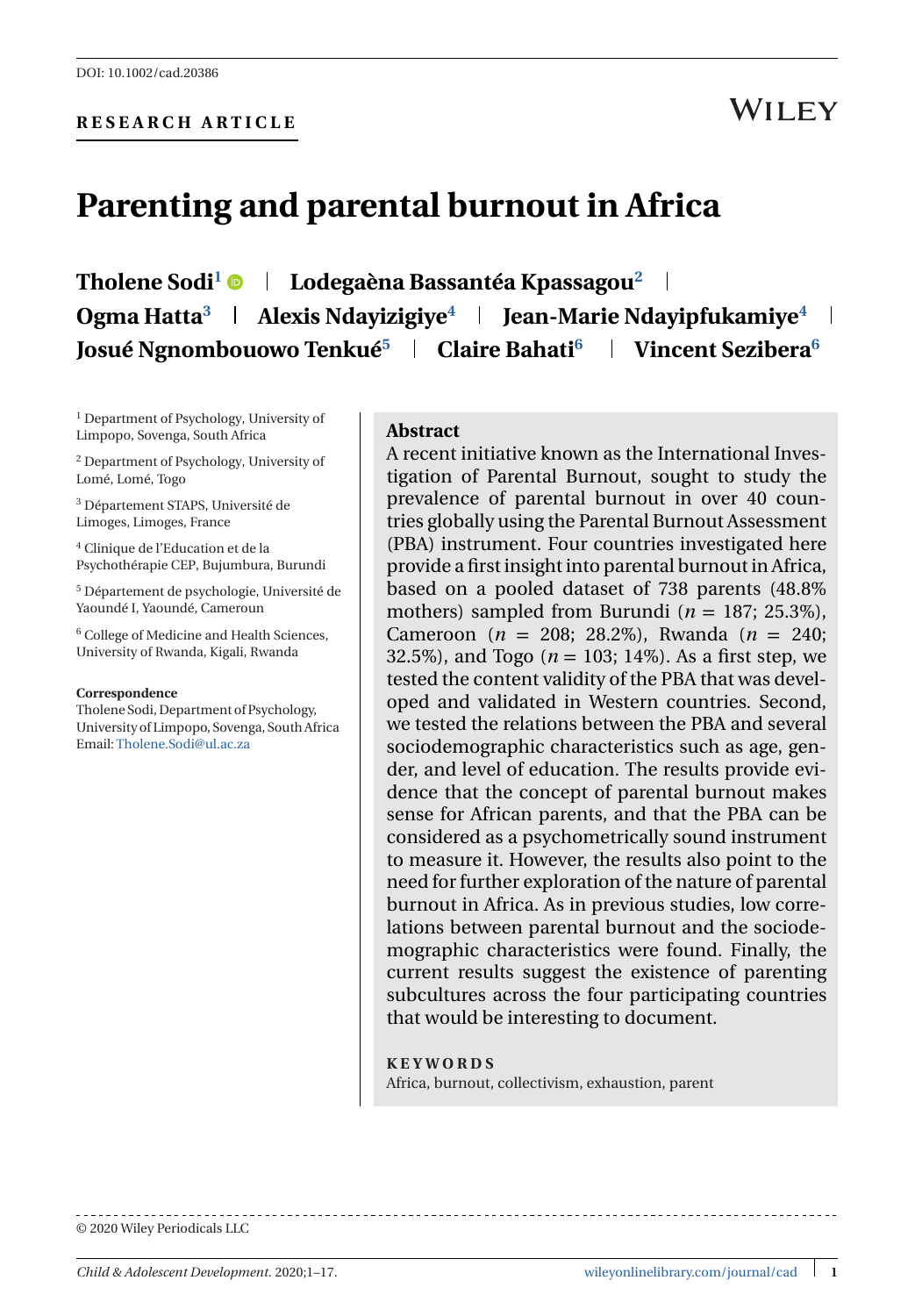# **1 INTRODUCTION**

Since the 1980s, the role of the family has received increasing international attention around the globe. For instance, on September 25, 2015, Member States of the United Nations adopted the 2030 Agenda for Sustainable Development, together with the 17 Sustainable Development Goals. The 2030 Agenda recognizes the family as the center of social life that should play an important role in ensuring the well-being of its members, including the education and socialization of children and young people (United Nations, [2015\)](#page-16-0). In its earlier resolution of September 17, 2012, the United Nations General Assembly decided to proclaim June 1 as World Parents' Day to honor parents around the world as critical role players in family life. This World Day pays tribute to the dedication, commitment, and sacrifice of parents, and recognizes the essential role of parents in the upbringing, development, and protection of children (United Nations, [2012a\)](#page-16-0). The important role of parents is also recognized by Article 18 of the Convention on the Rights of the Child which stipulates that the primary responsibility for the upbringing and development of the child rests with the parents or, where applicable, legal guardians (United Nations, [2012b\)](#page-16-0).

Whilst parents are recognized as important role players in the socialization of children and well-being of their families, there is ample evidence to suggest that the universal activity of bringing up a child as a parent (known as parenting) can be stressful for many parents (Hubert & Aujoulat, [2018\)](#page-15-0). This is more so in instances where parents lack the resources needed to handle stressors related to parenting (Mikolajczak & Roskam, [2018\)](#page-15-0). A number of studies have found that parental stress can even translate into what is known as parental burnout (Mikolajczak, Gross, & Roskam, [2019\)](#page-15-0). According to Roskam, Raes, and Mikolajczak [\(2017\)](#page-15-0), parental burnout refers to a state of intense exhaustion related to one's parental role, in which one becomes emotionally distant from one's children and becomes doubtful of one's capacity to be a good parent. In other words, parents with this condition will have reached a point in their lives where they feel they are not good parents anymore. Though there is a steady increase of literature on parenting and parental burnout in the developed world in recent years, not much attention has been given to these two research focus areas in the developing societies such as those in Africa.

## **2 PARENTING IN AFRICAN CULTURE**

In many traditional African communities, parenting occurs within a collectivist environment of kin and community networks (Amos, [2013;](#page-14-0) Bray & Dawes, [2016;](#page-14-0) Brudevold-Newman, Dias, Mooya, Ranjit, & Ring, [2018;](#page-14-0) Degbey, [2012\)](#page-14-0). According to Green, Deschamps, and Paez [\(2005\)](#page-14-0), collectivism is characterized by a high level of interdependence, and is associated with a sense of duty toward one's group. In the context of family, collectivism manifests in the form of behavioral attitudes and adherence to norms or demands of in-groups such as the extended family. For Degbey [\(2012\)](#page-14-0), the extended family system is made up of several generations that may include parents and their children, grandparents, uncles, and aunts and cousins, all living in one homestead or close to one another. In this context, the notion of parenthood cannot solely be the responsibility of a child's parents. Instead, brothers of a child's father are considered to be in the position of the biological father, whilst the wives of the father's brothers are equally in the position of the biological mother (Houzel, [1999\)](#page-15-0). This means that a child knows his or her biological father and mother, but also acknowledges that several adults related to him or her are also social parents who play a parental role.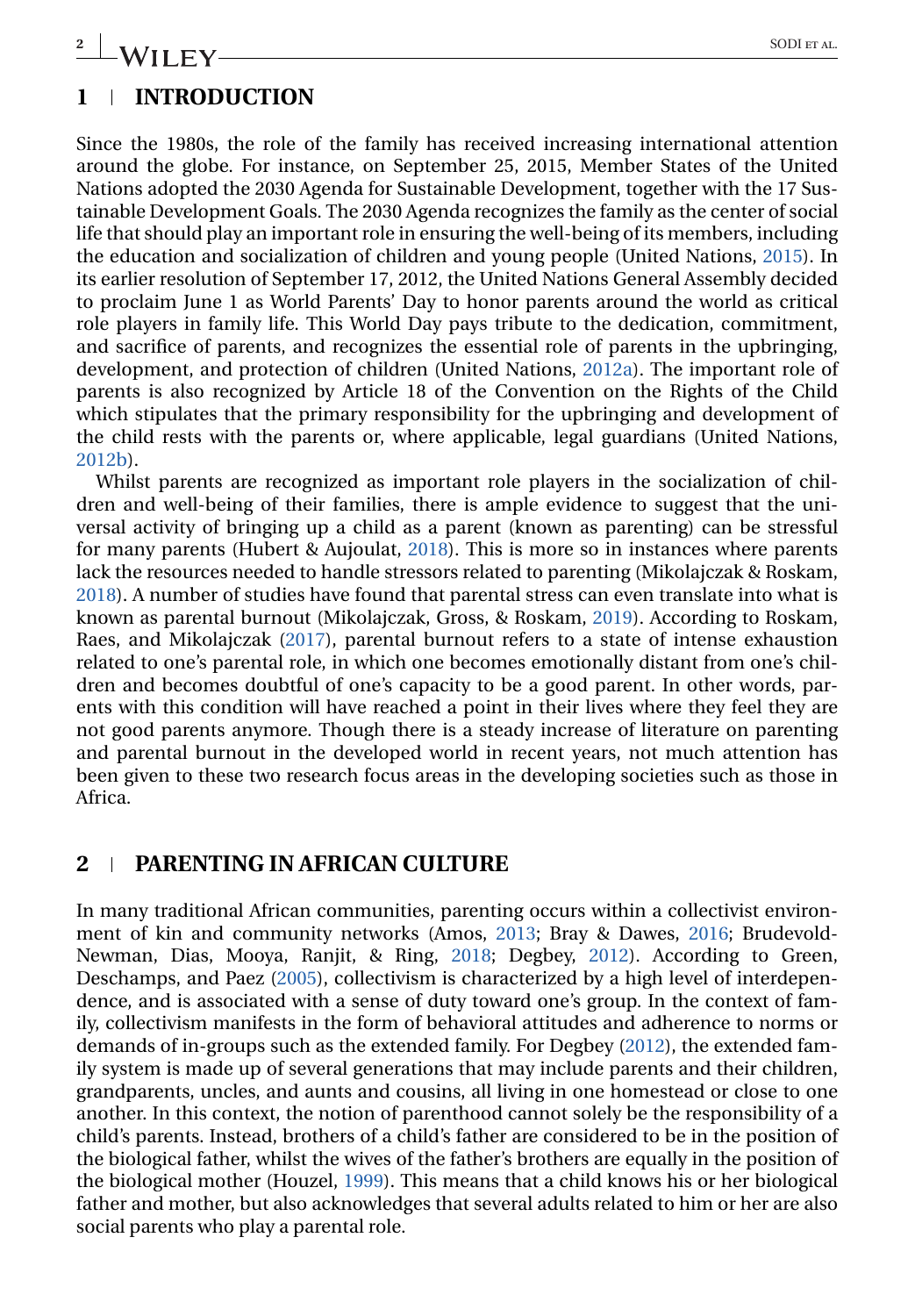It is therefore expected in this context that every adult has a responsibility to play an educational role in relation to a child, even if they are not the biological parents of that child. In this situation, education takes a collective and social character that makes it the responsibility not only of the family, but also of members of the same village or neighborhood (Amos, [2013\)](#page-14-0). In other words, the pressure that most Western parents face in order to be seen as good parents is likely to dissipate in the role-sharing arrangement that is created by the African extended family system. One segment of the extended family in the African community that plays an important role in parenting is grandparents. Unlike parents, their role is not to exercise authority but to transmit values, skills, and family history [\(Hummel](http://Hummel) & [Perrenoud,](http://Perrenoud) [2009\)](#page-15-0). In an exploratory study that sought to investigate the role of grandparents as perceived by families in both urban and rural settings in Burundi, it was found that all the 63 participating families (urban  $= 27$ ; rural  $= 36$ ) indicated that grandparents do play an important role in the education of children (Clinique de l'Education et de la Psychothérapie: Parenting in Burundi, survey, April 2020). The following narrative by one of the study participants points to the significance of grandparents:

*"The mother-in-law is incomparable if it weren't for her, I wouldn't be in this land of the living, she has strongly supported me, she is exceptional. As for the stepfather, he takes the boys and talks with them, teaches them to differentiate between what is correct and what is not, how to speak in public, how to do certain activities, talks to them about the past and that is why they are smart at school. The good father is often with the children more than their father. I thank them very much."*

As reflected in the above extracts, grandparents do appear to be an anchoring point, and a great source of emotional security for families. They look after the children and protect them when the parents are not available at home. They are able to take the time to play with the children unlike parents who are overwhelmed by their daily occupational activities. Depending on their advanced age, grandparents also have a lot more time than they had with their own children. The following extract by a 65-year-old grandfather interviewed for the study illustrates this point:

"*With me, the little ones have the right to take their time, to go at their own pace. I decided to devote my day to them, I don't make any other appointments, we go for long walks in the forest, we have lunch at any time we want, they rest. I don't have to worry about "profitability", no educational responsibilities, no constraints. As a result, I almost never get angry. In fact, I'm much cooler as a grandfather than as a father*".

Several studies have indicated that there are some benefits associated with the extended family systems such as the one illustrated above. These include (a) a degree of responsibility for child care, including transmission of cultural values by significant others such as uncles, aunts, and older children in the family (Degbey, [2012\)](#page-14-0); (b) a greater sense of economic, social, and psychological security to all its members (Adinlofu, [2009\)](#page-14-0); (c) provision for the early care and training of children by many family members (Degbey, [2012\)](#page-14-0). According to Amos [\(2013\)](#page-14-0), the extended family arrangement is a strong parenting tool as it also helps the developing child to grow to be a respectful, responsible, and supportive member of the family later in life.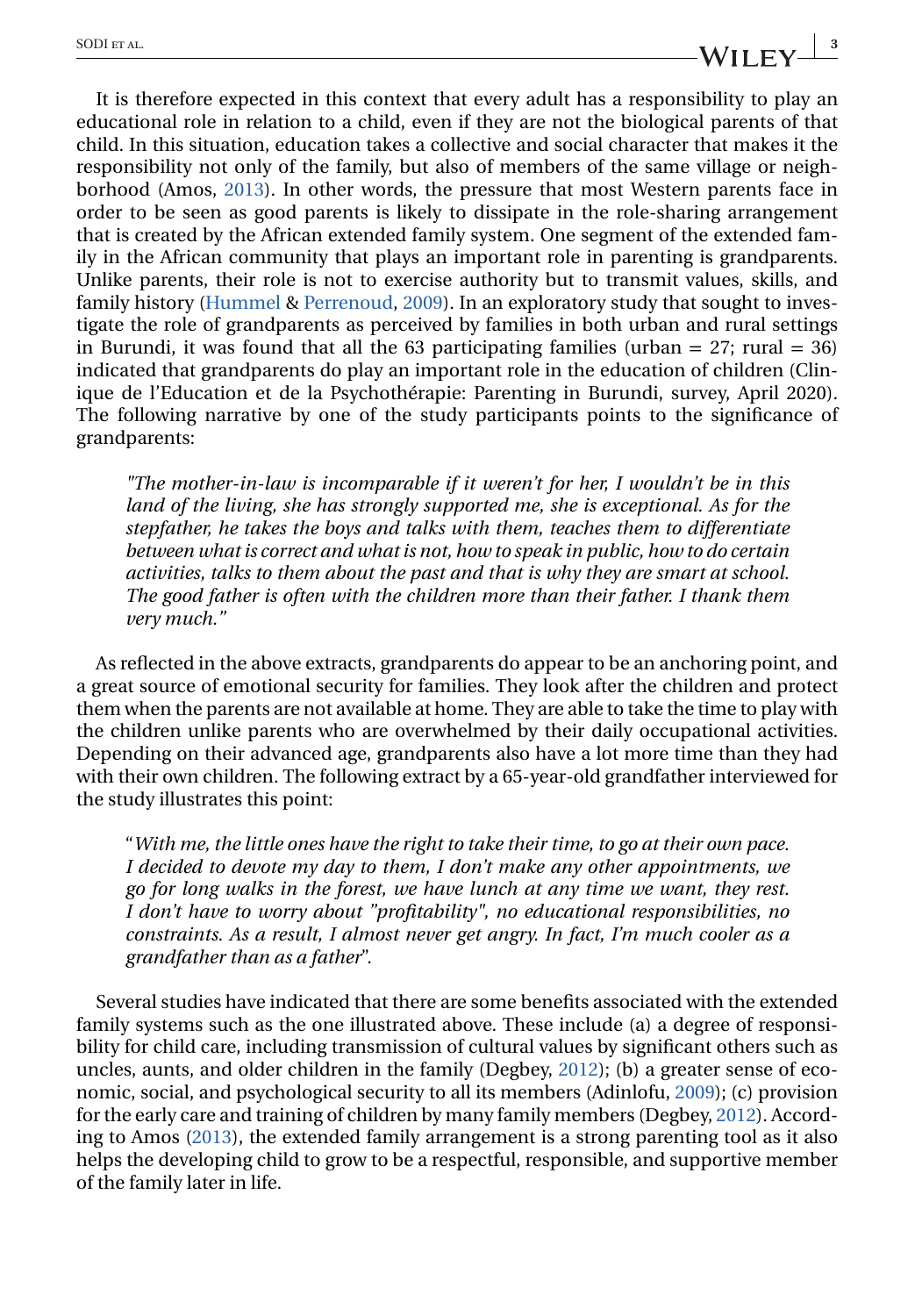## **3 THE CHANGING AFRICAN FAMILY STRUCTURE**

The extended family, as described above, has been undergoing tremendous changes (Erny, [2001;](#page-14-0) Makiwane, [2017\)](#page-15-0). These changes that are often disruptive in nature, are a result of a number of factors such as modernization and globalization. According to Kula-Kim [\(2010\)](#page-15-0), as the traditional family modernizes, it tends more and more to become nuclearized. As a result, the relationships between parents and their children is disrupted (Kuyu, [2005\)](#page-15-0). The parents are said to be the only or essentially the potential providers of family support to the child. The family finds itself primarily composed of the biological parents and children, and sometimes grandparents. In this new family structure, grandparents, uncles, aunts, and elder siblings no longer play a parental role that they used to play in the extended family.

With the nuclear family increasingly replacing the extended family in many African communities, the biological parents become the main if not the only providers of family support to the child. However, the difficult socioeconomic context can unbalance the accomplishment of this task; difficult living conditions can compromise the parents' ability to support their children (Evans, Matola, & Nyeko, [2011\)](#page-14-0). Thus, in the face of current socioeconomic constraints, parenting relationships are changing, leading to a restriction of the space for parenting that is now being redefined. The difficulties of life and survival of households, domestic conflicts, household dislocation, parental resignation, loss of parental authority, demographic growth, and shortcomings in state structures for the protection of children, adolescents and even adults, often described in the literature, become critical factors of parental vulnerability that need to be explored, particularly in the African context.

## **4 PARENTAL BURNOUT IN AFRICAN SOCIETY**

We note that several studies conducted mostly in Europe have shown that parental burnout may lead to a number of health-related problems. These include sleep disturbance (Ekstedt, Söderström, & Äkerstedt, [2009\)](#page-14-0), addictions to drugs, games, and work (Ahola et al., [2006\)](#page-14-0), as well as irritability and anger (Ersoy-Kart, [2009\)](#page-14-0). A recent study by Brianda, Roskam, and Mikolajczak [\(2020\)](#page-14-0) showed that there were higher levels of hair cortisol concentration (HCC) in parents with parental burnout when compared to controls. This lends support to previous studies that have linked HCC to a variety of chronic stress conditions. Other studies have associated parental burnout with marital difficulties (Mikolajczak, Brianda, Avalosse, & Roskam, [2018\)](#page-15-0), depression, suicidal ideation, and urgency to run away (Mikolajczak et al., [2019.](#page-15-0) According to Lindström, Aman, and Norberg [\(2011\)](#page-15-0), parental burnout varies according to factors such as gender, with mothers showing higher levels of parental burnout when compared to fathers (Roskam & Mikolajczak, [2020\)](#page-15-0). Nomaguchi and Brown [\(2011\)](#page-15-0) have found a correlation between parental burnout and age of the parents, with younger parents likely to present more parental stress due to lack of resources and experience. For Skreden et al. [\(2012\)](#page-16-0), a higher number of children in a family is likely to lead to increased social isolation in mothers. Other studies have found that parental burnout is likely to have negative consequences such as neglect and violence toward the child (Mikolajczak et al., [2019;](#page-15-0) Mikolajczak et al., [2018\)](#page-15-0).

In the African context, there are hardly any studies on parental burnout. Instead, there are few studies that have found evidence of parental stress in parents raising children with disabilities and life-threatening conditions. For example, in a study conducted in a tertiary hospital in South-Western Nigeria, Essan et al. [\(2017\)](#page-14-0), found that there were significant levels of distress and especially parental distress, among parents of children with clubfoot.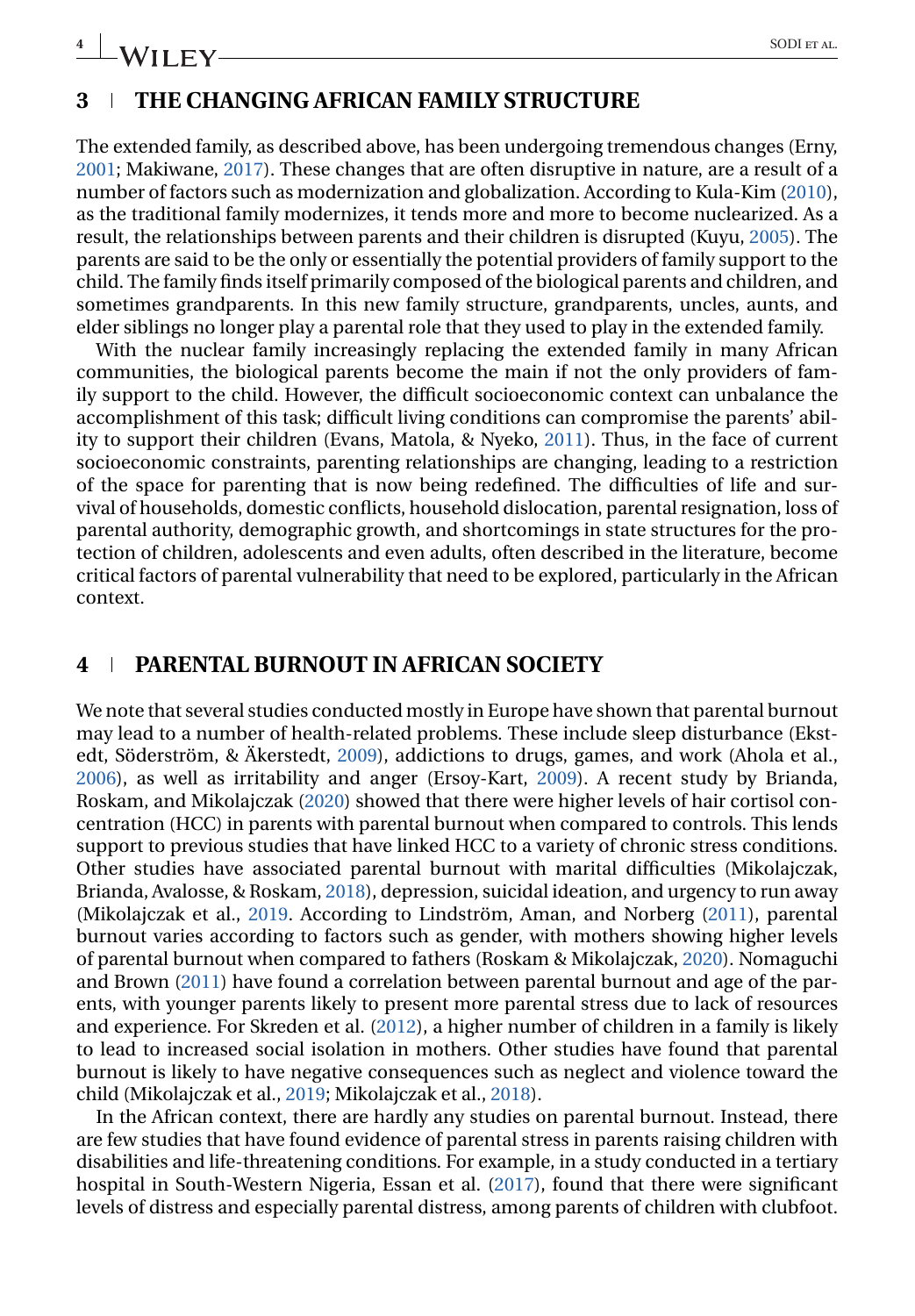In another study by Musabirema, Brysiewicz, and Chipps [\(2015\)](#page-15-0), it was found that parents experienced stress from having their infants cared for in a neonatal intensive care unit. In addition, the study found that parents' age, educational level, occupation, and infant birth weight were associated with parental stress. Available evidence suggests that there is a need for more studies on parental burnout, starting with the validation of psychometric instruments to assess these experiences in the African communities.

## **5 THE CURRENT STUDY**

The aim of the current study was to examine the validity of the PBA when administered to parents in selected African countries. We assumed that the initial four-factor structure of the PBA outlined by Roskam et al. [\(2018\)](#page-15-0) would fit the data obtained in African samples, with all the estimated factor loadings being statistically significant. Driven by the theoretical conceptualization of parental burnout and by previous research studies of PBA validation (e.g., Aunola, Sorkkila, & Tolvanen, [2020\)](#page-14-0), we further expected that a second-order factor model capturing a total Parental Burnout latent variable would also fit the data. We then tested the relations between the PBA and other variables that are expected to be related or unrelated to it based on previous findings, that is, gender, number of children, family types, educational level, and whether or not the parents had a paid professional activity. Based on previous research, we expected higher parental burnout for mothers when compared to fathers (Roskam & Mikolajczak, [2020\)](#page-15-0) but low correlations between parental burnout and other sociodemographic characteristics (Le Vigouroux & Scola, [2018;](#page-15-0) Lebert, Dorard, Boujut, & Wendland, [2018;](#page-15-0) Mikolajczak et al., [2018\)](#page-15-0). As a final aim, we explored the mean differences in parental burnout across the four African countries participating. Because this is the very first study on parental burnout considering several African countries, we did not make any prediction about the results of these comparisons.

## **6 METHOD**

## **6.1 Sample**

Data were collected from a sample of 738 parents (48.8% mothers) from African countries, that is, 187 (25.3%) from Burundi, 208 (28.2%) parents from Cameroon, 240 (32.5%) from Rwanda, and 103 (14%) from Togo. The participants' ages ranged from 17 to 75 ( $M_{\text{Age}} =$ 38.14; *SD* = 9.63). Seventy-four percent of participants were raising their child(ren) with a partner who was the other biological parent (two-parent family), 17.1 % were single parents, 0.1 % were in a multigenerational family, 1.6% were in a step-family, 3.3% were in a polygamous family, and less than 2% did not report the information. Overall, the participants had from 1 to 25 children (either biological or living in their household). The youngest child's age ranged from 0 to 33 years ( $M_{\text{Age}} = 5.40$ ; *SD* = 5.92), and that of the oldest from 0 to 54 years ( $M_{\text{Age}} = 13.27$ ; *SD* = 9.05). The parents spent 0 to 24 hrs per day with their child(ren) ( $M_{\text{Hours}} = 7.21$ , *SD* = 5.66). Fifty-nine percent of the parents lived in an average neighborhood (i.e., relative to socioeconomic status), while the remaining participants either lived in a relatively disadvantaged neighborhood (18.7%) or in a relatively prosperous neighborhood (18.2%), and 3.8% did not report this information. The number of successfully completed school years from the age of 6 was 12.95 on average (*SD* = 4.66). Seventy-five percent of the parents had a paid professional activity. On average, 1.49  $(SD = 0.96)$  women and 1.15 man  $(SD = 0.99)$  were living in the household caring for the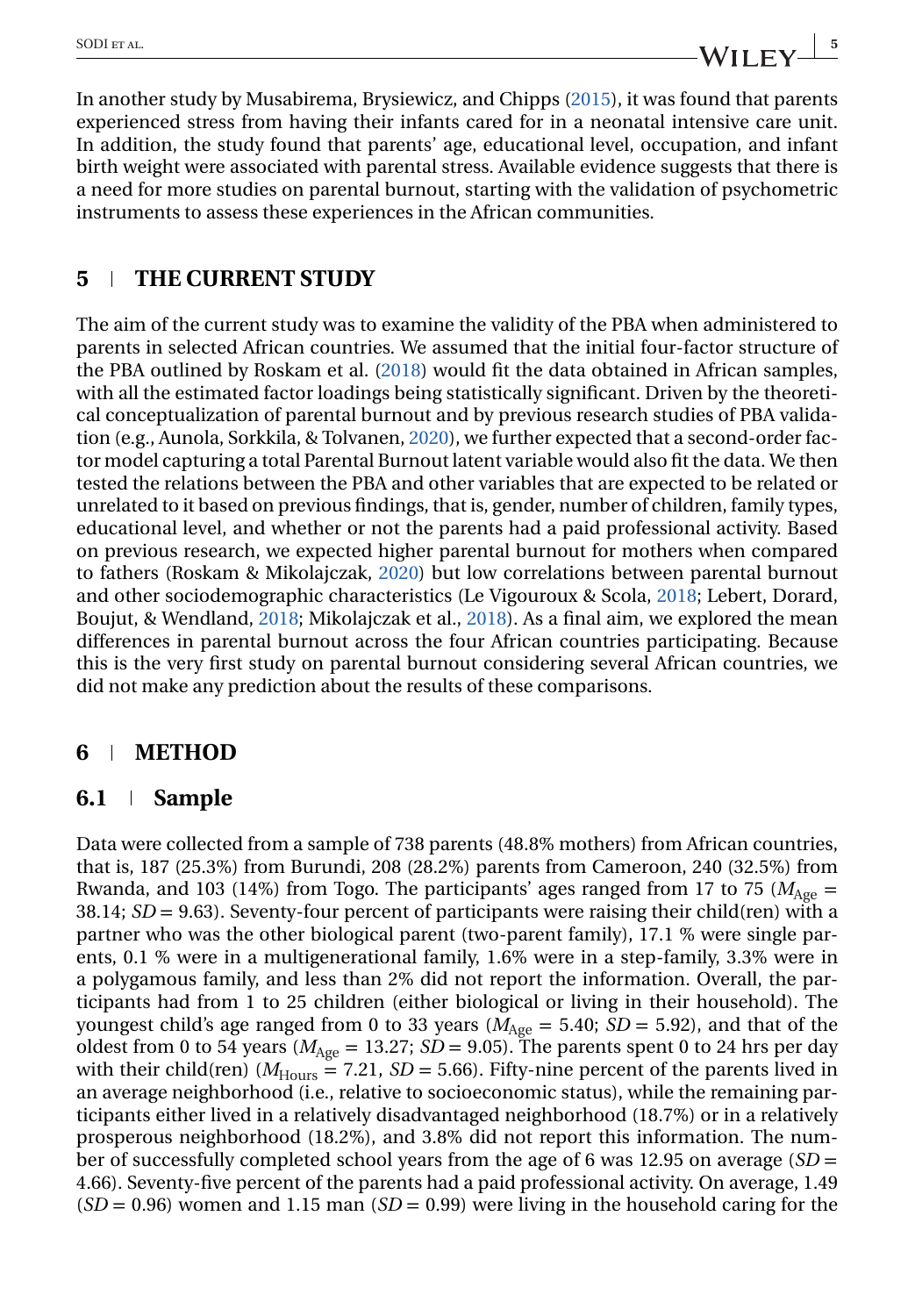### children on a daily basis. Based on the above demographic characteristics of the participants from the four African countries, it is evident that the sample represents mainly a literate, secondary school graduate, professional, and urban population.

## **6.2 Procedure**

The current study was conducted as part of the International Investigation of Parental Burnout, a consortium of researchers from 40 countries around the world led by Isabelle Roskam and Moïra Mikolajczak at *UCLouvain* in Belgium. The procedure of data collection in each country involved is described in Table [1.](#page-6-0) Parents were eligible to participate in the study only if they had (at least) one child still living at home. There was no cutoff regarding child age. And some of them were adult children but still living at home. The informed consent they signed allowed participants to withdraw at any stage without having to justify their reason for doing so. They were also assured that data would remain anonymous.

#### **6.3 Measures**

*Sociodemographics*. Participants were asked about their age, gender, number of children, age of the youngest and the oldest child, nationality, marital status (single, cohabiting, married, divorced, widowed), type of family (single-parent, living with the father/mother of the children, step-family, polygamous), number of women and men in the household taking care of children on a daily basis, level of education, whether or not the parents had a paid professional activity, number of hours spent with the children on a daily basis, neighborhood (disadvantaged, average, prosperous).

*Parental burnout* was assessed with the Parental Burnout Assessment (PBA; Roskam, Brianda, & Mikolajczak, [2018\)](#page-15-0), a 23-item self-report. The PBA consists of four subscales: Emotional Exhaustion in Parental Role (EX) (nine items; e.g., *I feel completely run down by my role as a parent*), Contrast in Parental Self (CO) (six items; e.g. *I'm no longer proud of myself as a parent*), Feelings of Being Fed Up (FU) (five items; e.g., *I can't stand my role as father/mother any more*), and Emotional Distancing (ED) (three items; e.g., *I do what I'm supposed to do for my child(ren), but nothing more*). Items are rated on 7-point Likert scales: never (0), a few times a year or less (1), once a month or less (2), a few times a month (3), once a week (4), a few times a week (5), every day (6). The scores of each subscale and of the global score are computed by summing the scores of the items. In the initial validation study conducted with French- and English-speaking parents, Cronbach's alphas were .93, .93, .90, and .81 for the four subscales (EX, CO, FU, ED, respectively) and .96 for the global score (i.e., the sum score of all PBA items) (Roskam et al., [2018\)](#page-15-0).

#### **6.4 Data analyses**

We first performed a Confirmatory Factor Analysis (CFA) to examine to what extent the African data fit with the initial measurement model (Roskam et al., [2018\)](#page-15-0), that is, four interrelated factors: Emotional Exhaustion (nine items), Contrast (six items), Feelings of Being Fed Up (five items) and Emotional Distancing (three items). We also tested whether the data would fit with a second-order factor model that has been found in other countries (e.g., Finland: Aunola et al., [2020\)](#page-14-0) and makes sense theoretically speaking: four firstorder factors underlined by a second-order factor: Parental burnout. With respect to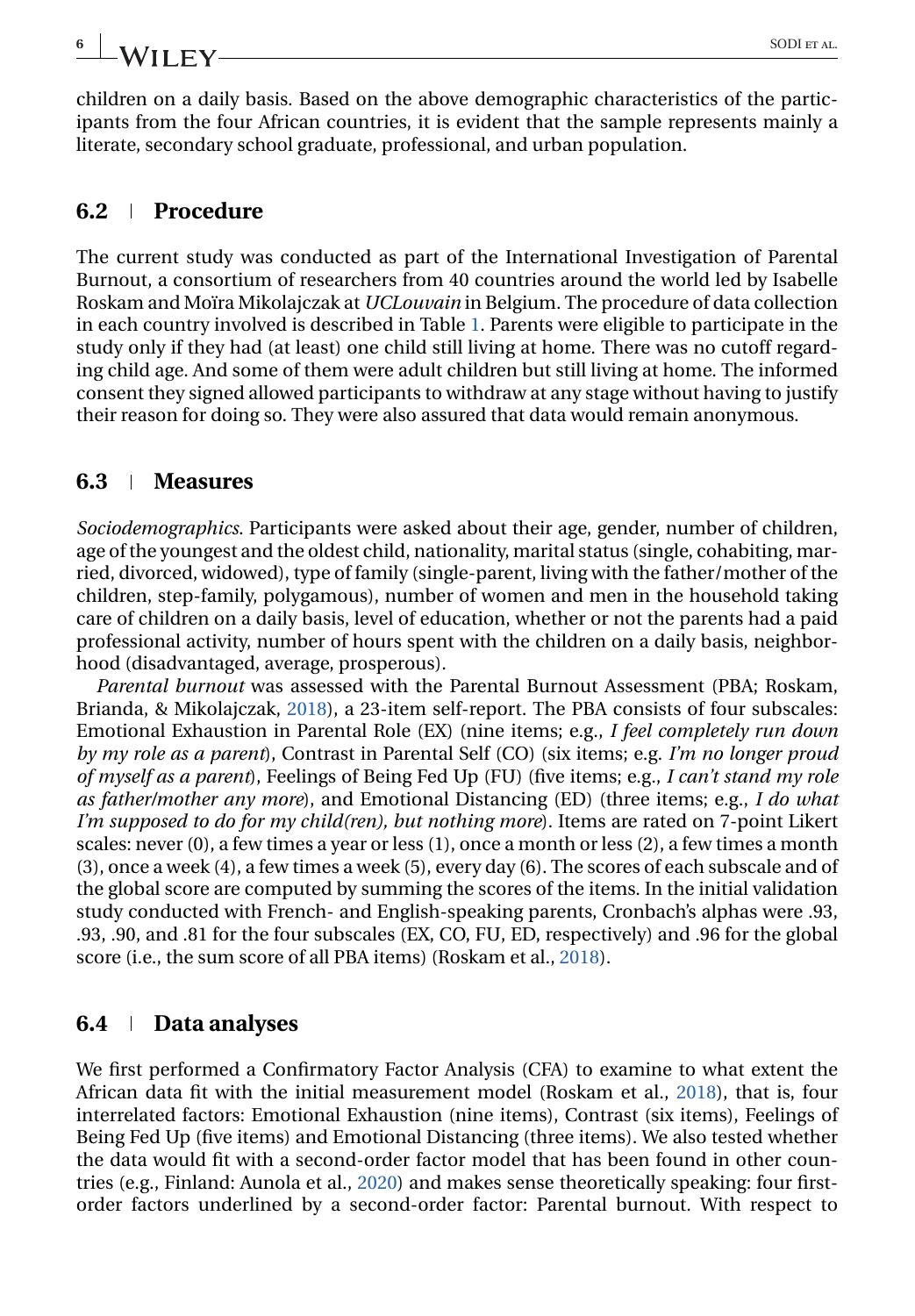| Period of data<br>collection              | March-April 2020                                            | 2017-April 2018<br>December |                  |                                  | 2017-February<br>January<br>2018 |
|-------------------------------------------|-------------------------------------------------------------|-----------------------------|------------------|----------------------------------|----------------------------------|
| Attrition<br>rate (%)                     |                                                             |                             |                  |                                  | 33                               |
| Response rate<br>$(\%)$                   | Not applicable                                              | 61                          |                  | June-July 2019                   | $50\,$                           |
| Survey type (%<br>pencil/online)<br>paper | 100/0                                                       | 100/0                       |                  | Not available                    | 90/10                            |
| Location of data<br>collection            | Bururi, and Rutana<br>Bujumbura rural,<br>Bujumbura Mairie, | Yaounde                     |                  | 90 (for paper pencil<br>version) | Tsévié, Lomé                     |
| procedure<br>Sampling                     | Stratified                                                  | Convenience                 |                  | 42/58                            | Convenience                      |
| Language                                  | French                                                      | French                      | (44%<br>French ( | Undefined                        | French                           |
| Ethics approval survey                    | Not requested                                               | Yes                         | Not requested    | Snowball and<br>convenience      | Not requested                    |
|                                           | Burundi                                                     | Cameroun                    | Rwanda           | (56%)<br>English                 | Togo                             |

TABLE 1 Data collection procedure in each country **TABLE 1** Data collection procedure in each country

<span id="page-6-0"></span>×

۰

ï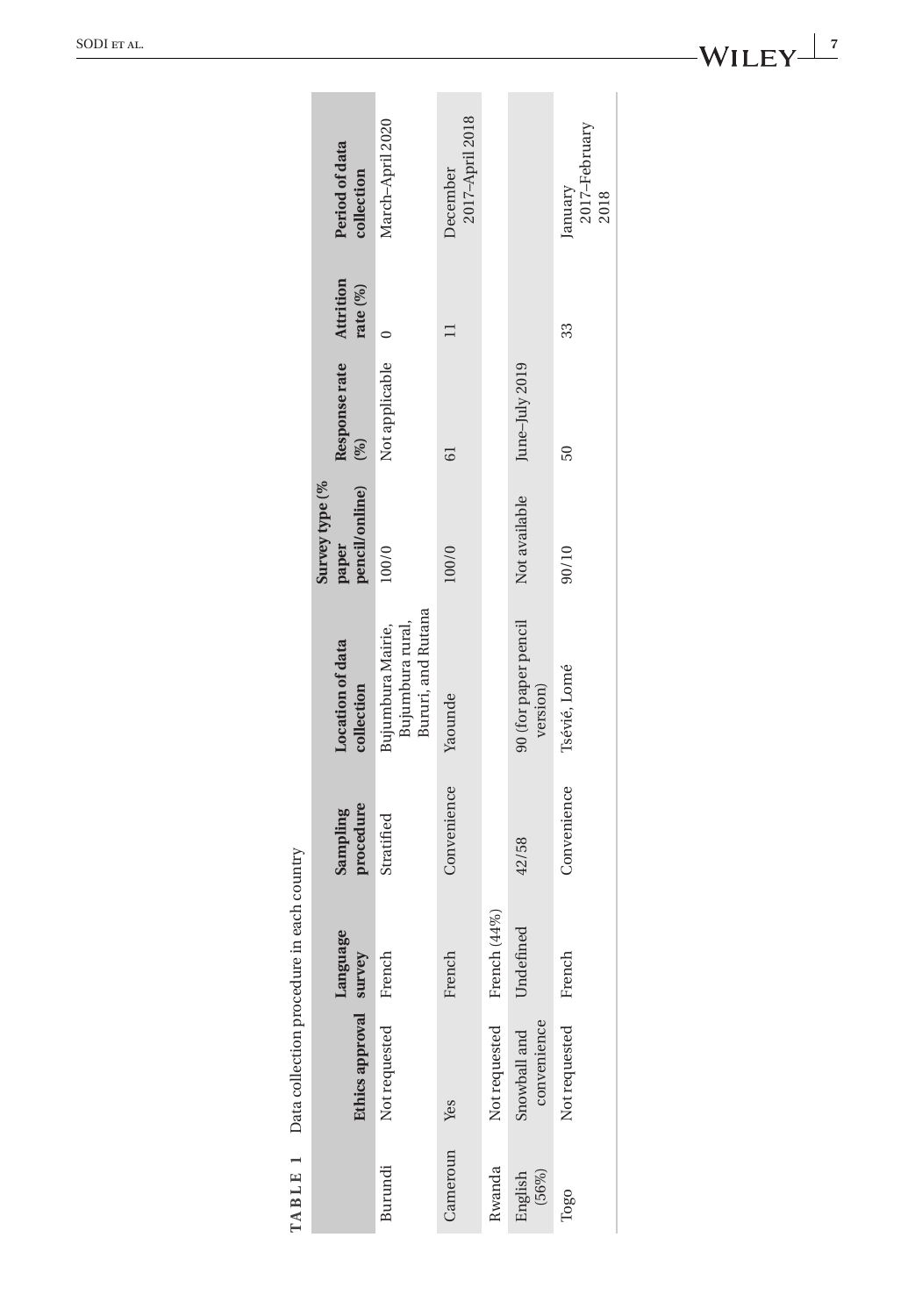distributional features of the PBA items, skewness and kurtoses indicated that they displayed deviations from normality. Conceptually, these deviations from normality make sense: burnout is not expected to be normally distributed in the population. Therefore, the estimation method used was Diagonally Weighted Least Squares with asymptotic covariance and polychoric correlation matrices. We used several Goodness-of-Fit Indices (GFIs) to determine the acceptability of the models: Satorra–Bentler scaled chi-square statistics (S-B*χ*2; [Satorra & Bentler,1994\)](#page-15-0), the root mean square error of approximation (RMSEA), the standardized root mean square residual (SRMR), the comparative fit index (CFI), and the GFI. For CFI and GFI, values close to .90 or greater are acceptable to good. RMSEA and SRMR should preferably be less than or equal to .08 (Hu & Bentler, [1999\)](#page-15-0). We conducted these analyses in the LISREL software (Jöreskog & Sörbom, [2012\)](#page-15-0).

Second, we computed the internal consistency (Cronbach's Alpha) of the four scale scores (based on the initial factor structure, Roskam et al., [2018\)](#page-15-0) and the total score of the PBA, first on the total sample and then separately for the mothers and the fathers. With regard to the relation between the PBA and other variables, we computed correlations between the PBA and the mean scores of the ordinal/continuous variables, that is, age, educational level, number of children, age of the youngest and the oldest child, number of women and men in the household, neighborhood, and number of hours spent with children. We also computed one-way ANOVAS to test mean differences for categorical variables (i.e., gender, having a paid professional activity, and family type). Finally, we explored mean differences between the four African countries with one-way ANOVAS followed by post hoc analyses.

#### **7 RESULTS**

#### **7.1 Confirmatory factor analyses**

In terms of model fit to the data for the first-order model, the chi-square test was significant, S-B $\chi^2(224) = 1033.72$  ( $p < .001$ ), indicating possible discrepancies or misfit. As the SEM is a large-sample technique, it is not uncommon to obtain a statistically significant chi-square test. Other fit measures demonstrated a good fit to the data with  $CFI = .98$ , GFI  $= .98$ , RMSEA  $= .070$ ; 90% CI, [.066, .075], and SRMR  $= .078$ .

The CFA revealed that all the estimated factor loadings were statistically significant at *p* < .001. As displayed in Table [2,](#page-8-0) the standardized factor loadings ranged from .44 to .92. Correlations between the four latent factors were 0.91 (Emotional Exhaustion and Contrast with previous parental self ), 0.98 (Emotional Exhaustion and Feelings of Being Fed Up), 0.96 (Emotional Exhaustion and Emotional Distancing), 0.96 (Contrast with previous parental self and Feelings of Being Fed Up), 0.90 (Contrast with previous parental self and Emotional Distancing), and 0.94 (Feelings of Being Fed Up and Emotional Distancing).

Likewise, considering the high correlations between the four factors and the theoretical conceptualization of parental burnout, we tested a second-order model with the four factors as first-order factor and "Parental burnout" as second-order factor. The results of the second-order model are presented in Figure [1.](#page-9-0) Similarly to the previous model, this higher-order model showed a good fit to the data with  $S-B\chi^2(226) = 1049.76$  ( $p < .001$ ), CFI  $= .98$ , GFI  $= .98$ , RMSEA  $= .071$ ; 90% CI, [.066, .075], and SRMR  $= .078$ . These results supported the structural validity of both the first- and second-order factor internal structure of the PBA among African parents. Although the second-order model fit was not significantly better that the first model, the model encompassing a second-order model suggest that the four first-order factors are consistent with a latent concept that can be labeled "Parental Burnout" which provides support to the use of a total score.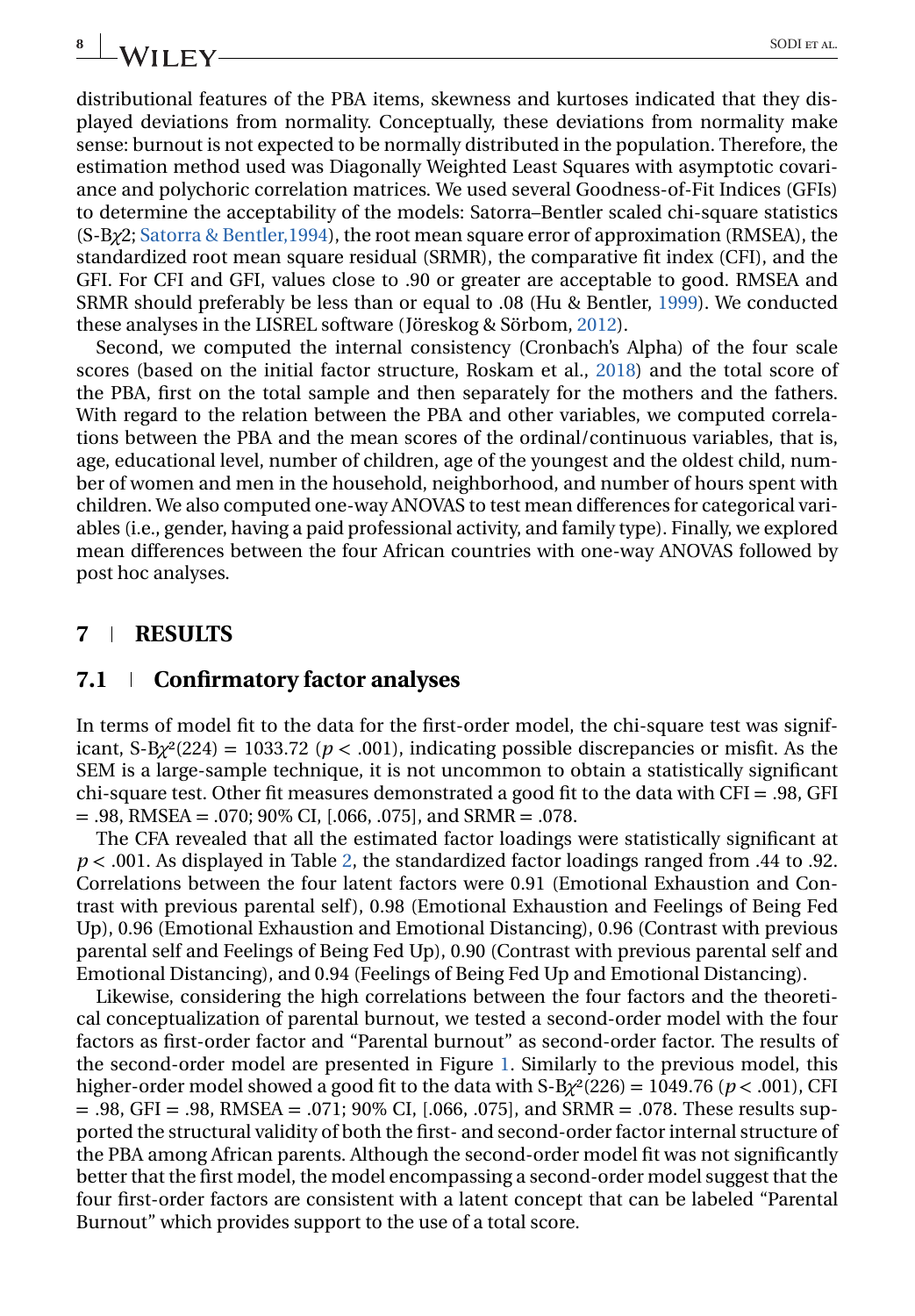|                 |                | $1 \text{ A} \text{ B}$ $\mu$ $\mu$ $\mu$ or contracted regression weights from CFA in Affican sample                         |     |     |           |           |
|-----------------|----------------|-------------------------------------------------------------------------------------------------------------------------------|-----|-----|-----------|-----------|
|                 |                |                                                                                                                               | EX  | CO  | <b>FU</b> | <b>ED</b> |
| EX <sub>2</sub> | 32             | I have the sense that I'm really worn out as a<br>parent                                                                      | .84 |     |           |           |
| EX4             | 33             | When I get up in the morning and have to face<br>another day with my child(ren), I feel exhausted<br>before I've even started | .77 |     |           |           |
| EX <sub>5</sub> | 50             | I find it exhausting just thinking of everything I<br>have to do for my child(ren)                                            | .77 |     |           |           |
| EX7             | 40             | My role as a parent uses up all my resources                                                                                  | .92 |     |           |           |
| EX1             | 18             | I feel completely run down by my role as a parent                                                                             | .71 |     |           |           |
| EX <sub>3</sub> | $\overline{2}$ | I'm so tired out by my role as a parent that<br>sleeping doesn't seem like enough                                             | .58 |     |           |           |
| EX9             | 58             | I'm in survival mode in my role as a parent                                                                                   | .47 |     |           |           |
| EX <sub>6</sub> | 19             | I have zero energy for looking after my child(ren)                                                                            | .76 |     |           |           |
| EX <sub>8</sub> | 31             | I have the impression that I'm looking after my<br>child(ren) on autopilot                                                    | .55 |     |           |           |
| FU1             | 27             | I can't stand my role as father/mother any more                                                                               |     | .87 |           |           |
| FU <sub>3</sub> | 29             | I feel like I can't take any more as a parent                                                                                 |     | .62 |           |           |
| FU <sub>2</sub> | 42             | I can't take being a parent any more                                                                                          |     | .92 |           |           |
| FU <sub>4</sub> | 35             | I feel like I can't cope as a parent                                                                                          |     | .49 |           |           |
| FU <sub>5</sub> | 34             | I don't enjoy being with my child(ren)                                                                                        |     | .79 |           |           |
| ED1             | 38             | I do what I'm supposed to do for my child(ren),<br>but nothing more                                                           |     |     | .44       |           |
| ED <sub>2</sub> | 53             | Outside the usual routines (lifts in the car.<br>bedtime. meals), I'm no longer able to make an<br>effort for my child(ren)   |     |     | .70       |           |
| ED <sub>3</sub> | 49             | I'm no longer able to show my child(ren) how<br>much I love them                                                              |     |     | .78       |           |
| CO <sub>4</sub> | 47             | I'm no longer proud of myself as a parent                                                                                     |     |     |           | .82       |
| CO <sub>3</sub> | 45             | I'm ashamed of the parent that I've become                                                                                    |     |     |           | .88       |
| CO <sub>2</sub> | 37             | I tell myself that I'm no longer the parent I used to<br>be                                                                   |     |     |           | .79       |
| CO <sub>5</sub> | 48             | I have the impression that I'm not myself any<br>more when I'm interacting with my child(ren)                                 |     |     |           | .75       |
| CO <sub>1</sub> | 22             | I don't think I'm the good father/mother that I<br>used to be to my child(ren)                                                |     |     |           | .80       |
| CO <sub>6</sub> | 16             | I feel as though I've lost my direction as a<br>dad/mum                                                                       |     |     |           | .82       |

<span id="page-8-0"></span>

| TABLE 2 | Standardized regression weights from CFA in African sample |  |  |  |
|---------|------------------------------------------------------------|--|--|--|
|---------|------------------------------------------------------------|--|--|--|

Abbreviations: EX, Exhaustion in Parental Role; CO, Contrast in Parental Self, FU, Feelings of Being Fed Up; ED, Emotional Distancing.

## **7.2 Internal consistency**

Cronbach's alphas computed for the African parents were good for two subscales with respectively:  $\alpha = .81$  (.80 for fathers and .81 for mothers) for Emotional Exhaustion,  $\alpha = .84$ (.84 for fathers and .84 for mothers) for Contrast with previous parental self. For the Feelings of Being Fed Up subscale, Cronbach's alpha was just below the usual threshold with .67 (.70 for fathers and .65 for mothers) and improved by removing one item for mothers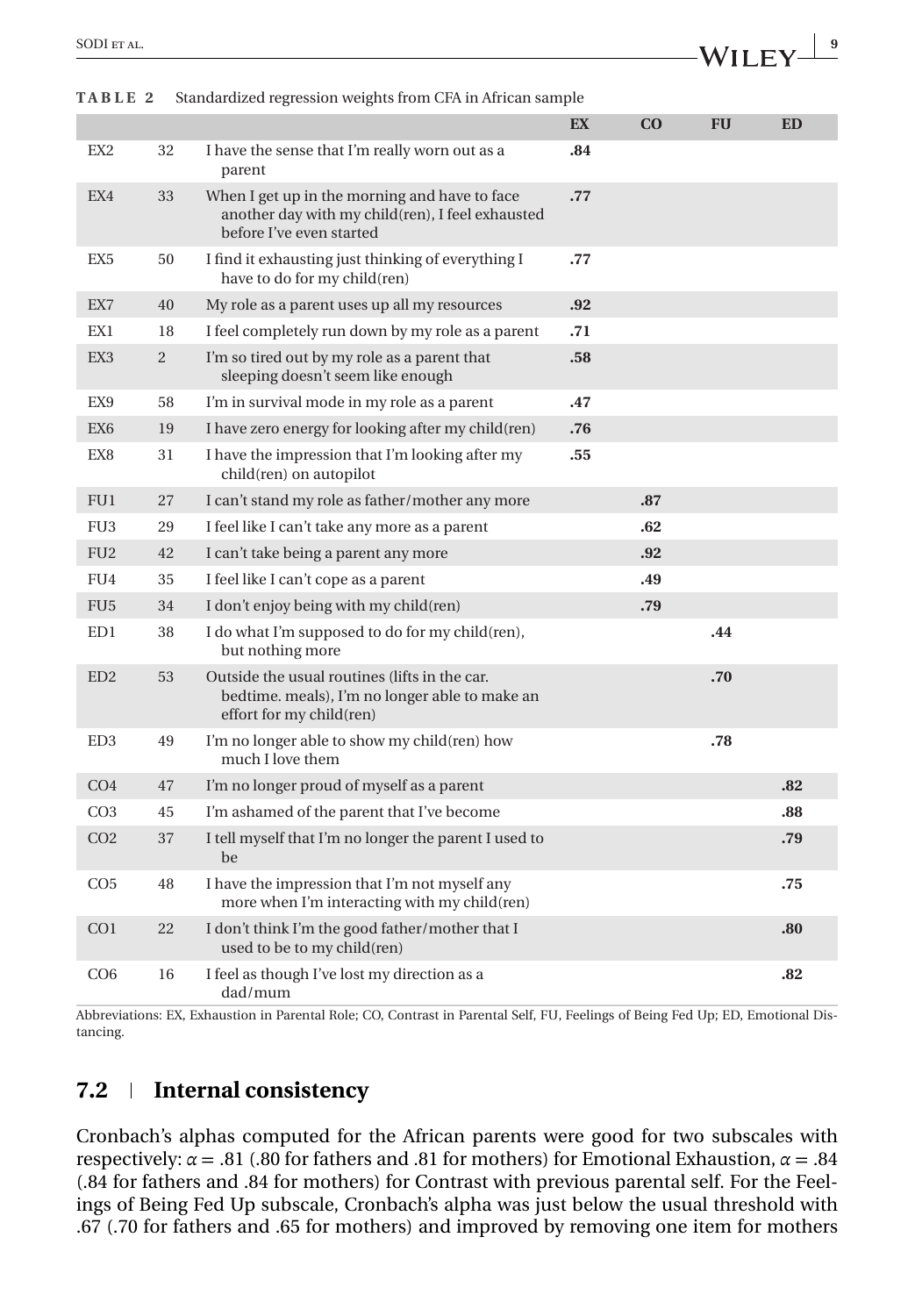<span id="page-9-0"></span>

**FIGURE 1** Results of the confirmatory factor analysis for the second-order factor model of the PBA

only (*α* = .75) when the item FU4 (i.e., *I feel like I can't cope as a parent*, was removed). The Cronbach's alpha value for the Emotional Distancing subscale was .50 (.53 for fathers and .48 for mothers) and could not be improved by item removing because the scale only contains three items. Alpha was below the threshold but somewhat improved ( $\alpha = .64$ ) when item ED1, that is, *I do what I'm supposed to do for my child(ren), but nothing more*, was removed for fathers and mothers. Reliability for the total score of the PBA was high,  $\alpha = .91$ (.91 for fathers and .91 for mothers).

## **7.3 Relations with other variables**

ED1 ED<sub>2</sub> ED3

 $A<sub>4</sub>$  $.70$  $.78$ 

As shown in a previous study on the antecedents of parental burnout (Mikolajczak, Raes, Avalosse, & Roskam, [2018\)](#page-15-0), the bivariate relations between parental burnout and sociodemographic variables are somewhat low. Correlation coefficients are displayed in Table [3.](#page-10-0) However, we found significant association between parental burnout and education level, the number of children in the household, neighborhood, and the number of hours spent with children. While a high number of children in the household was found to be a risk factor, a high educational level, living in a prosperous neighborhood, and spending hours with children, play a protective role.

We also compared the mean level of parental burnout according to gender (see Table [4\)](#page-11-0). Contrary to what was found in previous research (Roskam & Mikolajczak, in press, [2020\)](#page-15-0), we did not find significant differences between mothers and fathers, either in the total score or in the four subscales. With regard to the types of family, we found no significant differences between two-parent, single-parent, step-, and polygamous families. Finally, we found differences between parents with a paid professional activity and those without for all PBA scores, except Emotional Distancing. As had been shown previously (Mikolajczak et al., [2018\)](#page-15-0), parents with a paid professional activity displayed lower levels of parental burnout,  $F(1, 736) = 11.15$ ,  $p = .001$ . They were less exhausted,  $F(1, 736) = 10.55$ ,  $p = .001$ ,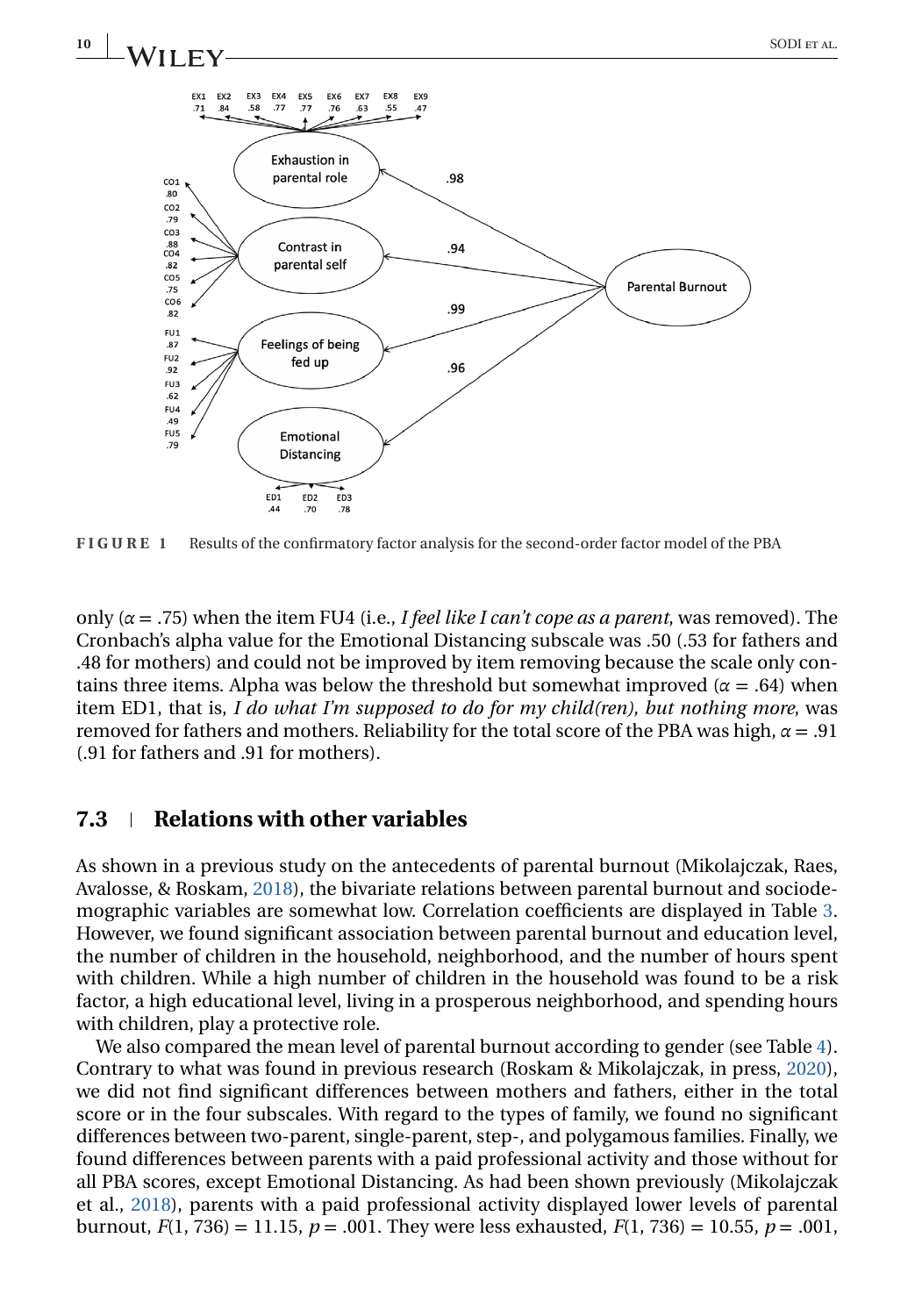<span id="page-10-0"></span>

| TABLE 3 | Correlations between the PBA and sociodemographic variables |  |
|---------|-------------------------------------------------------------|--|
|---------|-------------------------------------------------------------|--|

|                           | <b>PBA</b> | EX       | $\bf CO$  | <b>FU</b> | ED        |
|---------------------------|------------|----------|-----------|-----------|-----------|
| Age                       | $-.06$     | $-.07$   | .02       | $-.04$    | $-.04$    |
| <b>Educational level</b>  | $-22***$   | $-21***$ | $-.08*$   | $-.24***$ | $-.20***$ |
| Number of children        | $.10**$    | $.10**$  | $.08*$    | $.08*$    | $.08*$    |
| Age of the youngest       | .02        | $-.01$   | .07       | .07       | .03       |
| Age of the oldest         | .02        | .01      | .04       | .03       | .02       |
| Number of women           | $.08*$     | .07      | .07       | $.10**$   | $.09*$    |
| Number of men             | .03        | .02      | .04       | .04       | .04       |
| Hours spent with children | $-.07*$    | $-.04$   | $-.08*$   | $-.03$    | $-.09*$   |
| Neighborhood              | $-.11**$   | $-.11**$ | $-.19***$ | $-.02$    | $-.08*$   |

Abbreviations: PBA, total score of the PBA; EX, Exhaustion in Parental Role; CO, Contrast in Parental Self; FU, Feelings of Being Fed Up; ED, Emotional Distancing.

\*\*\**p* < .001.

 $*$ *\*p* < .01.

 $*p < .05$ .

they reported less contrast with their previous parental self,  $F(1, 736) = 13.36$ ,  $p < .001$ , and reported less feelings of being fed up,  $F(1, 736) = 7.15$ ,  $p = .008$ . Descriptive statistics are given in Table [4.](#page-11-0)

Finally, we found mean differences between the four African countries for the four subscales and the parental burnout total score. A very coherent pattern of results emerged with Burundi and Rwanda scoring higher than both Cameroon and Togo for Emotional Exhaustion, Feelings of Being Fed Up, Emotional Distancing, and the Parental Burnout total score. With regard to Contrast with previous parental self, Burundi displayed higher mean level than the three other African countries. Descriptive statistics and the results of mean comparisons are provided in Table [5.](#page-12-0)

## **8 DISCUSSION**

The present study was a preliminary step to examine the psychometric properties of the PBA scores when administered to parents in selected African countries. We collected data from samples in four African countries (i.e., Burundi, Cameroon, Rwanda, and Togo). Regarding structural validity of the PBA scores, we replicated the initial factor structure with its four dimensions. We also provided support for the second-order factor model encompassing the four first-order factors and a second-order factor, that is, Parental Burnout.

However, to the extent that the article attempts to capture the particularities of the African parents, it is important to point out what is close to the initial PBA validation model but also what is different from it. Cultural specificities in the nature of parental burnout should be explored in future qualitative studies among African parents. Such a recommendation for future studies is grounded on the results of the internal consistency analyses. They showed that it was good for Emotional Exhaustion in Parental Role and Contrast in Parental Self, and acceptable for Feelings of Being Fed Up. However, the internal consistency of Emotional Distancing was quite low. This could be due to the number of items. But that could also be due to cultural specificities making it tricky for African parents to report that they feel emotionally distant from their children, and in particular for the mothers to say they do what they are supposed to do for their children but nothing more than that.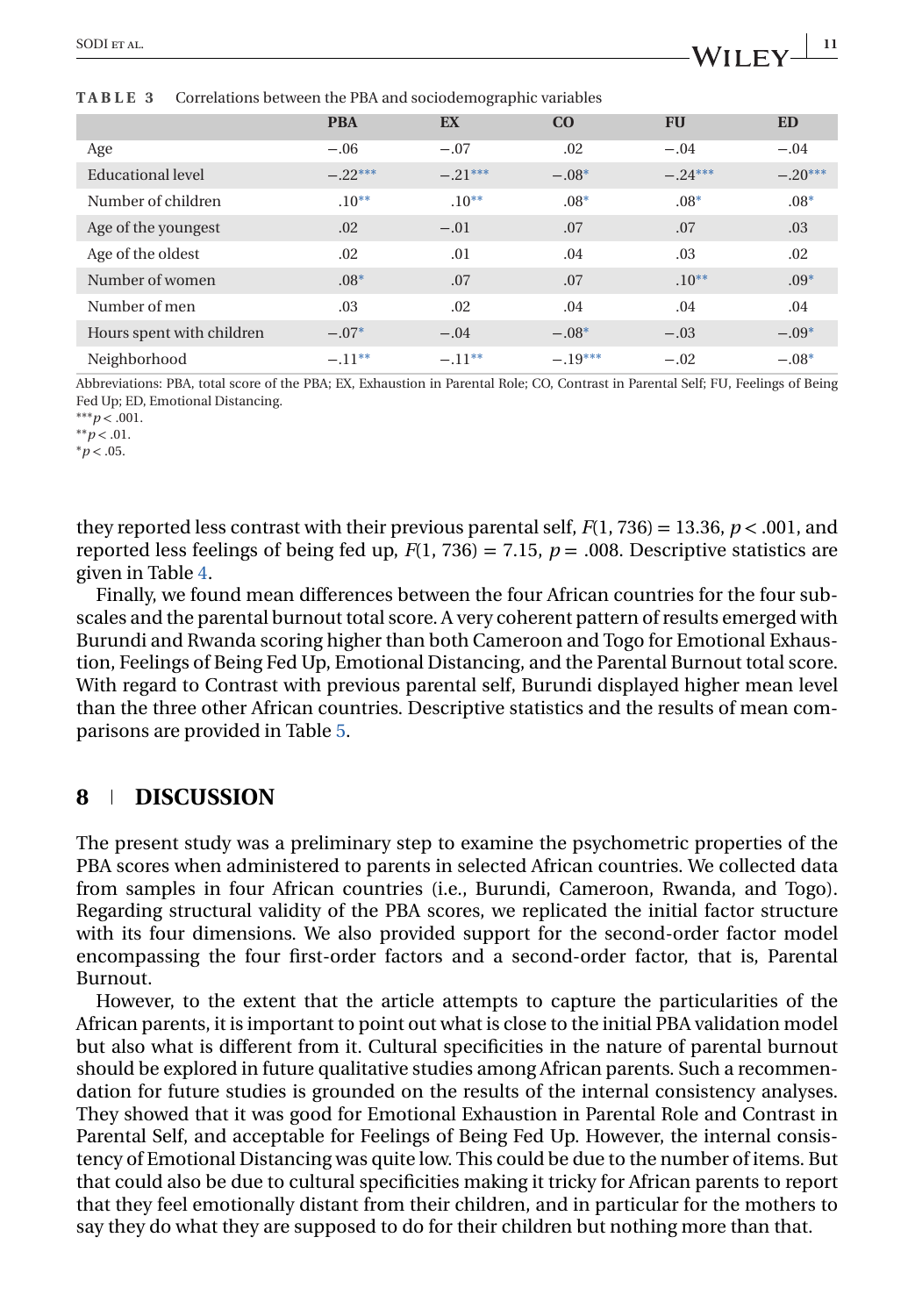<span id="page-11-0"></span>

|             | Gender                          |                                 | Family type                                                                                                                            |                                              |                                    |                                   | Having a paid professional<br>activity |                      |
|-------------|---------------------------------|---------------------------------|----------------------------------------------------------------------------------------------------------------------------------------|----------------------------------------------|------------------------------------|-----------------------------------|----------------------------------------|----------------------|
|             | $(n = 360)$<br>Mothers<br>M(SD) | $(n = 378)$<br>Fathers<br>M(SD) | Iwo-parent family<br>$(n = 547)$<br>M(SD)                                                                                              | family $(n = 126)$<br>Single-Parent<br>M(SD) | Step-family<br>$(n = 12)$<br>M(SD) | Polygamous<br>$(n = 24)$<br>M(SD) | $(n = 555)$<br>M(SD)<br>Yes            | $(n = 183)$<br>M(SD) |
| $_{\rm EX}$ | 11.59 (10.92)                   | 11.48 (10.42)                   | 10.93 (10.29)                                                                                                                          | 12.58 (11.45)                                | 14.00 (11.12)                      | 15.75 (12.34)                     | 10.81 (9.76)                           | 13.74 (12.79)        |
| $\infty$    | 4.05 (6.42)                     | 4.24 (6.34)                     | 4.01 (6.15)                                                                                                                            | 4.28 (7.17)                                  | 6.75(6.81)                         | 5.04(8.14)                        | 3.66 (5.44)                            | 5.63 (8.48)          |
| E           | 4.66 (4.15)                     | 4.45 (5.29)                     | 4.25 (4.96)                                                                                                                            | 5.13 (6.31)                                  | 6.00(6.09)                         | 6.40 (1.30)                       | 4.25(4.81)                             | 5.46 (6.60)          |
| ED          | 4.84(4.18)                      | 4.66 (4.15)                     | 4.70 (4.12)                                                                                                                            | 4.66 (4.61)                                  | 6.17(4.61)                         | 5.25(4.87)                        | 4.62 (3.97)                            | 5.12 (4.68)          |
| Total score | 25.15 (23.86)                   | 24.82 (23.05)                   | 23.89 (22.36)                                                                                                                          | 26.60 (26.23)                                | 32.92 (24.39)                      | 32.04 (29.16)                     | 23.34 (20.45)                          | 29.97 (30.28)        |
|             |                                 |                                 | Abbreviations: EX, Exhaustion in Parental Role; CO, Contrast in Parental Self, FU, Feelings of Being Fed Up; ED, Emotional Distancing. |                                              |                                    |                                   |                                        |                      |

 $\begin{array}{c} \hline \end{array}$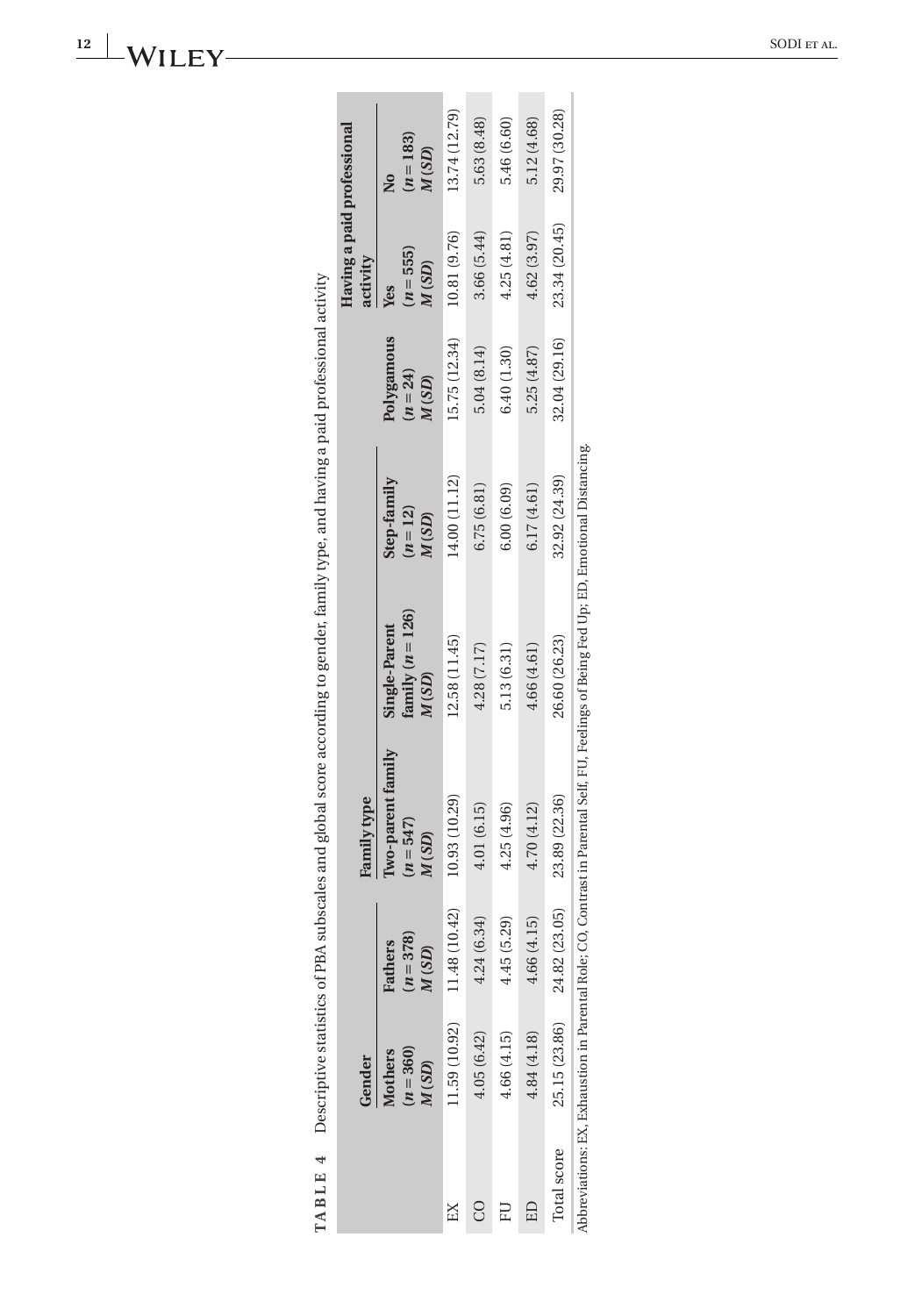<span id="page-12-0"></span>

| <b>TABLE 5</b> Descriptive statistics and one-way ANOVA results for parental burnout subscales and total score across African countries | <b>Total Sample</b><br>Togo (T)<br>Rwanda (R)<br>Cameroon (C) | $(N = 738)$<br>$(n = 103)$<br>$(n = 240)$<br>$(n = 208)$ | LSD post hoc<br>圧<br>SD<br><b>Mean</b><br>Mean SD<br>SD<br>Mean<br>Mean SD<br>SD | $F(3, 737) = 13.15$ , $B > C$ , $T & RR > C$ , $T$<br>$p<.001$<br>10.67<br>11.54<br>9.50<br>8.07<br>10.12<br>13.34<br>8.49<br>9.09<br>12.91 | $B > C, R, T$<br>$F(3, 737) = 6.40,$<br>$p < .001$<br>6.38<br>4.15<br>5.12<br>3.00<br>6.23<br>3.98<br>4.57<br>3.43<br>8.3 | $F(3, 737) = 18.67$ , $B > C$ , $T & R$ R > C, $T$<br>$p<.001$<br>6.82<br>4.55<br>4.54<br>2.91<br>4.87<br>5.93<br>3.86<br>2.89<br>$\frac{8}{3}$ | $F(3, 737) = 10.93, B > C, T & R > C, T$<br>$p < .001$<br>4.84<br>5.10<br>3.96<br>4.06<br>3.94<br>5.72<br>3.53<br>3.66<br>$\frac{8}{4}$ | $F(3, 737) = 13.68$ , $B > C, T & R > C, T$<br>p < .001<br>23.43<br>24.98<br>20.29<br>18.00<br>21.25<br>28.97<br>17.26<br>19.06<br>œ<br>30.38 |
|-----------------------------------------------------------------------------------------------------------------------------------------|---------------------------------------------------------------|----------------------------------------------------------|----------------------------------------------------------------------------------|---------------------------------------------------------------------------------------------------------------------------------------------|---------------------------------------------------------------------------------------------------------------------------|-------------------------------------------------------------------------------------------------------------------------------------------------|-----------------------------------------------------------------------------------------------------------------------------------------|-----------------------------------------------------------------------------------------------------------------------------------------------|
|                                                                                                                                         |                                                               |                                                          |                                                                                  |                                                                                                                                             |                                                                                                                           |                                                                                                                                                 |                                                                                                                                         |                                                                                                                                               |
|                                                                                                                                         |                                                               | Burundi (B) $(n = 187)$                                  | <b>Mean</b><br>Range                                                             | 13.86<br>$0 - 54$                                                                                                                           | 5.81<br>$0 - 36$                                                                                                          | 5.54<br>$0 - 30$                                                                                                                                | 5.09<br>$0 - 18$                                                                                                                        | 20.20                                                                                                                                         |
|                                                                                                                                         |                                                               |                                                          |                                                                                  | EX                                                                                                                                          | S                                                                                                                         | EU                                                                                                                                              | ED                                                                                                                                      | Global score 0-138                                                                                                                            |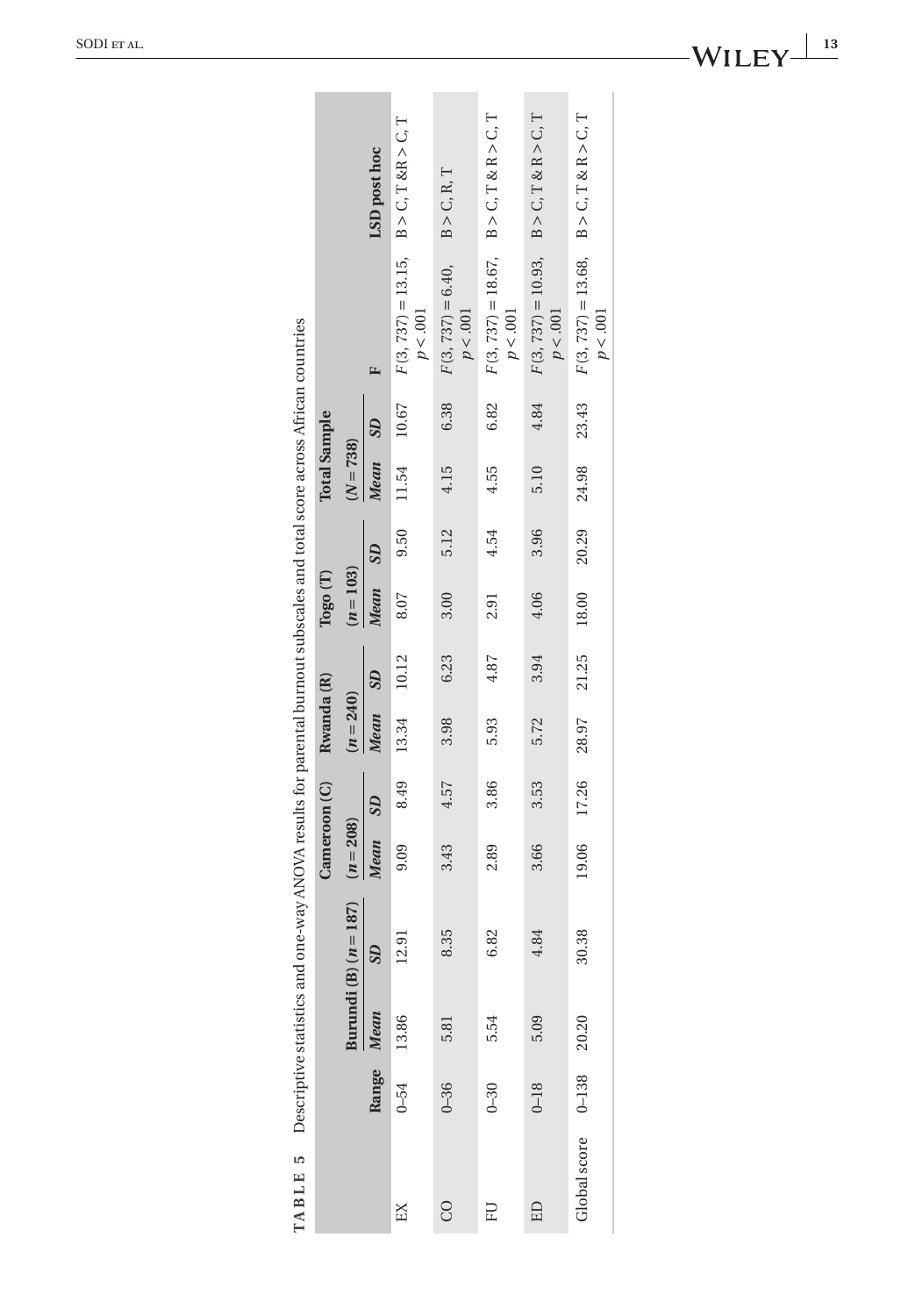Another support to the validity of the PBA among African parents came from the replication of the low correlations between parental burnout and sociodemographic characteristics (Le Vigouroux & Scola, [2018;](#page-15-0) Lebert et al., [2018;](#page-15-0) Mikolajczak et al., [2018\)](#page-15-0). As in previous studies, parental burnout was not associated to the family type or to the number of caregivers in the household. And we found the same protective role played by having a paid professional activity for parents, just like in Western countries. This was explained in terms of Mikolajczak and Roskam's [\(2018\)](#page-15-0) Balance between Risks and Resources theory which considered having a paid professional job as a parental stress alleviating factor. Unlike in previous studies however, we found a protective role of parents' educational level and no differences in the mean level of parental burnout for mothers and fathers. Though there are possibly many factors that could explain these gender similarities in parental burnout in the samples drawn from the four African countries, Ziehl [\(2001\)](#page-16-0) has suggested that industrialization and urbanization may explain for these changing patterns in family dynamics. This explanation might also apply to our finding that there were no significant differences between two-parent, single-parent, step-, and polygamous families' parents in parental burnout even in African settings.

All together, the results found for the relations between the PBA and other variables stress the need for future research going deeper into the cultural specificities of parenting in Africa, in particular, which factors increase parental stress, which other alleviate it and how they are all working together to result in a chronic imbalance leading to parental burnout (Mikolajczak & Roskam, [2018\)](#page-15-0). Another argument to stimulate research on parenting culture in Africa relies on the results of the comparisons between the four countries participating to the current research. We had no a priori hypotheses about these comparisons. The comparisons were driven by the fact that there is no single African parenting culture but rather, African parenting subcultures which can be more or less demanding for the parental role. We found a very coherent pattern of results where samples from Burundi and Rwanda scored systematically higher on three subscales (i.e., Emotional Exhaustion, Feelings of Being Fed Up, Emotional Distancing) and the Parental Burnout total score, when compared to Cameroon and Togo. The results suggest that there are some differences across African countries in terms of parenting culture and adherence to collectivist values (Amos, [2013;](#page-14-0) Brudevold-Newman et al., [2018;](#page-14-0) Degbey, [2012\)](#page-14-0). It might therefore be interesting that future studies explore the extent to which these subcultures manifest in the African continent.

Whilst these preliminary findings from the limited datasets obtained in four African countries are encouraging, they must be interpreted with caution. First, the sample cannot be considered representative of the entire population in any of the four countries from which the sample for the present study was selected. Even more so, the sample is drawn from participants in only 4 out of the 54 African countries. Second, it is important to note Africa as a continent with many cultural and language differences that may likely influence the results of any study. Here we found mean differences between the four countries under consideration suggesting that specificities are at work. These results must however be considered as preliminary because measurement invariance across countries was not formally been estimated. Differences in the factorial structure of the PBA across countries would challenge the comparisons between countries. However, the sample size in each country prevented us from explicitly testing measurement invariance in the current study. Third, the low internal consistency of Emotional Distancing also pleads for further exploration of parental burnout among African parents through qualitative approaches such as interviews. Another avenue of research would be to consider more items to tap into emotional distancing. The qualitative approach would be beneficial to develop new items. Fourth, this preliminary psychometric evaluation study needs to be improved in particular by testing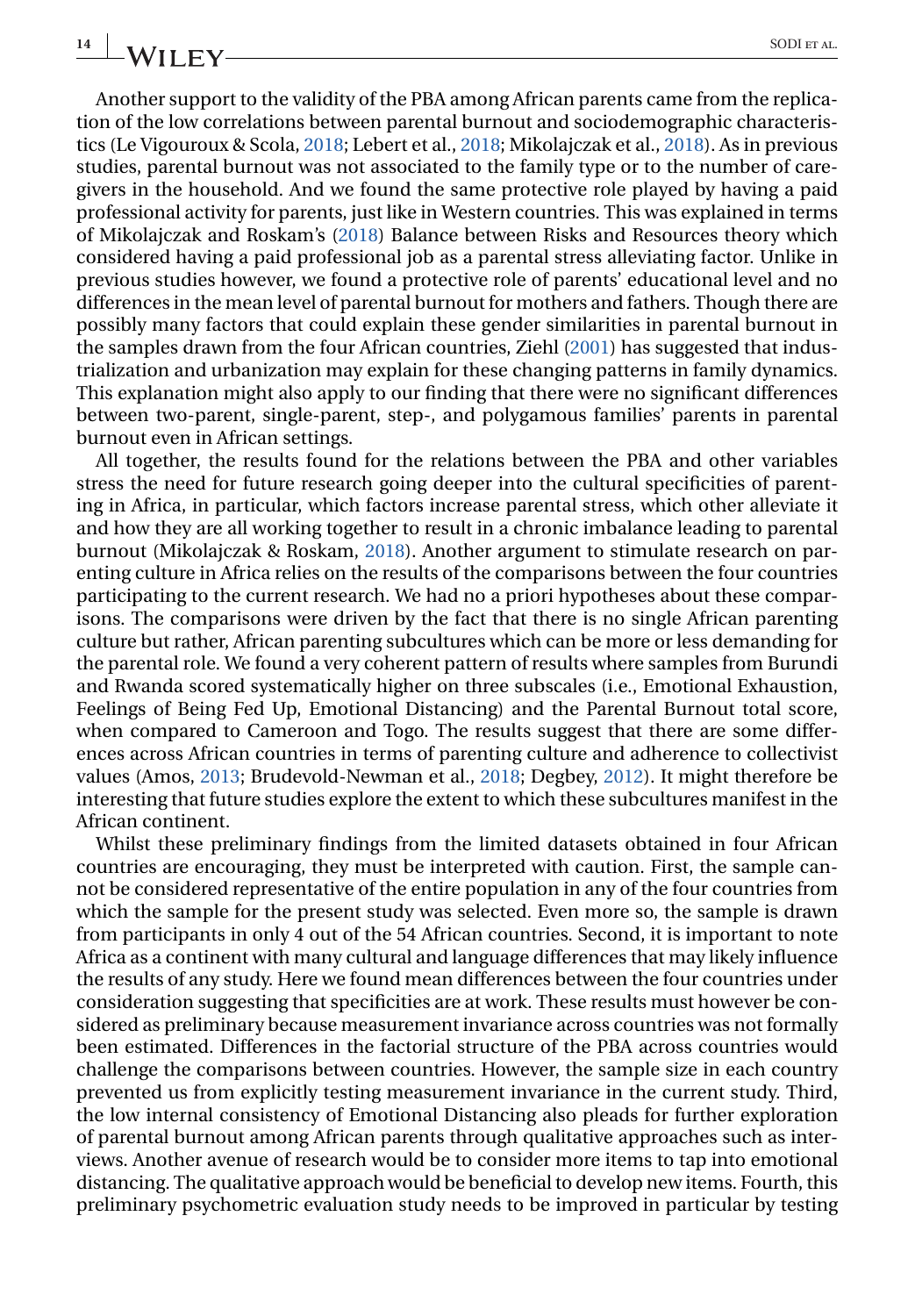<span id="page-14-0"></span>the predictive validity of the PBA. Neglect and violence toward children as well as escape and suicidal ideations have been shown to be specific consequences of parental burnout (Mikolajczak et al., [2018;](#page-15-0) Mikolajczak et al., [2019\)](#page-15-0). A next step in the psychometric evaluation process should be to test the prospective prediction of these specific consequences (and any other consequence which makes sense for African parents), by the PBA. Fifth, it must be acknowledged that the extremely high correlations found between the four dimensions of parental burnout, question the discriminant validity of the four subscales. This problem is however not specific to African parents but has been observed in other countries suggesting the existence of a unique construct of parental burnout around the world (Arikan, Üstündag-Budak, Akün, Mikolajczak, & Roskam, ˘ 2020; Matias et al., [2020;](#page-15-0) Mousavi, Mikolajczak, & Roskam, [2020\)](#page-15-0). Lastly, the different sampling procedures (i.e., stratified, convenience, and snowball) and survey methods (paper and pencil, and in some cases a mix of the two) used in the four countries mean that the results need to be interpreted with great caution. Despite the above limitations, it is our hope that the findings have generated interest that could lead to more country-specific, and continental studies on parental burnout.

#### **DATA AVAILABILITY STATEMENT**

Data available on request from the authors

#### **ORCID**

*Tholene Sodi* <https://orcid.org/0000-0001-7592-5145>

#### **REFERENCES**

- Adinlofu, E. (2009). *Modernity and the "Extended family system"*. Retrieved from [www.nigeriansinamerica](http://www.nigeriansinamerica)
- Ahola, K., Honkonen, T., Pirkola, S., Isometsä, E., Kalimo, R., Nykyri, E., & Lönnqvist, J. (2006). Alcohol dependence in relation to burn-out among the Finish working population. *Addiction*, *101*, 1438–1443.
- Amos, P. M. (2013). Parenting and culture: Evidence from some African communities. Retrieved from https://creativecommons.org/licenses/by/3.0).dx.doi.org/10.5772/56967
- Arikan, G., Üstündag-Budak, A. M., Akün, E., Mikolajczak, M., & Roskam, I. (2020). Validation of the Turkish ver- ˘ sion of the Parental Burnout Assessment (PBA). *New Directions for Child and Adolescent Development*, 1–18. <https://doi.org/10.1002/cad.20375>
- Aunola, K., Sorkkila, M., & Tolvanen, A. (2020). Validity of the Finnish version of the Parental Burnout Assessment (PBA). *Scandinavian Journal of Psychology*, *61*, 714–722. <https://doi.org/10.1111/sjop.12654>
- Bray, R., & Dawes, A. (2016). *Parenting, family care and adolescence in East and Southern Africa: An evidencefocused literature review* [Innocenti Discussion Papers No. 2016-02]. Florence: UNICEF Office of Research.
- Brianda, M-E., Roskam, I., & Mikolajczak, M. (2020). Hair cortisol concentration as a biomarker of parental burnout. *Psychoneuroendocrinology*, *117*, 104681. <https://doi.org/10.1016/j.psyneuen.2020.104681>
- Brudevold-Newman, A., Dias, P., Mooya, J. J., Ranjit, V., & Ring, H. (2018). *Study on traditional parenting and child care practices in Zambia*. Washington, DC: American Institutes for Research.
- Degbey, J. L. (2012). *Africa family structure*. Retrieved from <http://www.jicef.or.jp/wahec/ful217.htm>
- Ekstedt, M., Söderström, M., & Äkerstedt, T. (2009). Sleep physiology in recovery from burn- out. *Biological Psychology*, *82*, 267–273.
- Erny, P. (2001). *Essai sur l'éducation en Afrique Noire*. Paris: L'Harmattan.
- Ersoy-Kart, M. (2009). Relations among social support, burnout, and experiences of anger: An investigation among emergency nurses. *Nursing Forum: An Independent Voice for Nursing*, *44*(3), 165–174.
- Esan, O., Akinsulore, A., & Yusuf, M. (2017). Assessment of emotional distress and parenting stress among parents of children with clubfoot in south-western Nigeria. *South African Orthopaedic Journal*, *16*(2), 26–31. [https://](https://doi.org/10.17159/2309-8309/2017/v16n2a2) [doi.org/10.17159/2309-8309/2017/v16n2a2](https://doi.org/10.17159/2309-8309/2017/v16n2a2)
- Evans, J. L., Matola, C. E., & Nyeko, J. P. T. (2011). Parenting challenges for the changing African family. In M. Garcia, A. Pence, & J. L. Evans (Eds.), *Africa's future, Africa's challenge: Early childhood care and development in Sub-Saharan Africa* (pp. 265–285). Washington: The World Bank.
- Green, E. G., Deschamps, J., & Paez, D. (2005). Variation of individualism and collectivism within and between 20 countries: A typological analysis. *Journal of Cross-Cultural Psychology*, *36*(3), 321–339. [https://doi.org/10.](https://doi.org/10.1177/0022022104273654) [1177/0022022104273654](https://doi.org/10.1177/0022022104273654)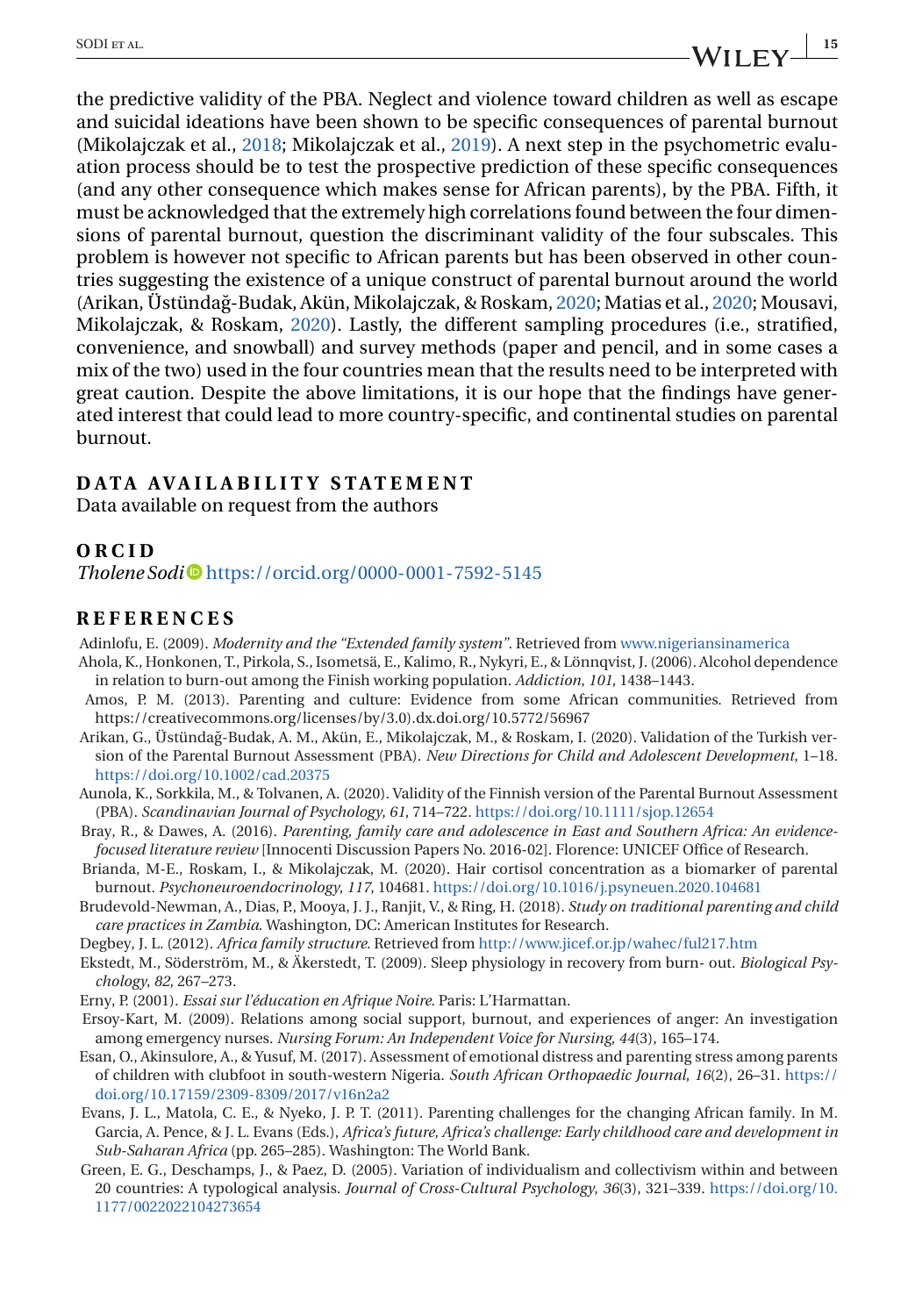# <span id="page-15-0"></span>**16** SODI et al.

- Houzel, D. (sous la direction).(1999) Les enjeux de la parentalité. Editions Erès. Sellenet, C., 2007 « La parentalité décryptée. *Pertinence et dérives d'un concept »*, Paris: L'Harmattan.
- Hu, L., & Bentler, P. M. (1999). Cutoff criteria for fit indexes in covariance structure analysis: Conventional criteria versus new alternatives. *Structural Equation Modeling*, *6*, 1–55. <https://doi.org/10.1080/10705519909540118>
- Hubert, S., & Aujoulat, I. (2018). Parental burnout: When exhausted mothers open up. *Frontiers in Psychology*, *9*, 1021. <https://doi.org/10.3389/fpsyg.2018.01021>
- Hummel, C., & Perrenoud, D. (2009). La « nouvelle » grand-parentalité: Entre norme sociale et expériences ordinaires. *Dans Informations sociales,nÂ*◦, *154*, 40–47.
- Jöreskog, K. G., & Sörbom, D. (2012). *LISREL 9 for Windows [Computer software]*. Skokie, IL: Scientific Software International, Inc.
- Kula-Kim, C. (2010). *Mutations de la famille africaine. La parentalité au carrefour des modèles éducatifs*. Paris: L'Harmattan.
- Kuyu, C. M. (2005). *Parenté et famille dans les cultures africaines*. Paris: Karthala.
- Le Vigouroux, S., & Scola, C. (2018). Differences in parental burnout: Influence of demographic factors and personality of parents and children. *Frontiers in Psychology*, *9*, 887.
- Lebert, A., Dorard, G., Boujut, E., & Wendland, J. (2018). Maternal burnout syndrome: Contextual and psychological associated factors. *Frontiers in Psychology*, *9*, 885.
- Lindström, C., Aman, J., & Norberg, A. L. (2011). Parental burn-out in relation to sociodemographic, psychosocial and personality factors as well as disease duration and glycaemic control in children with Type 1 diabetes mellitus. *Acta Paediatrica*, *100*, 1011–1017.
- Makiwane, M. (2017). Family in a changing South Africa: Structures, functions and the welfare of members. *South African Review of Sociology*, *48*(2), 49–69.
- Matias, M., Aguiar, J., César, F., Braz, C. A., Barham, E. J., Leme, V., … Fontaine, A. M. (2020). The Brazilian– Portuguese version of the Parental Burnout Assessment: Transcultural adaptation and initial validity evidence. *New Directions for Child and Adolescent Development*, 1–17. <https://doi.org/10.1002/cad.20374>
- Matud, M. P. (2004). Gender differences in stress and coping style. *Personality and Individual Differences*, *37*, 1401–1415. <https://doi.org/10.1016/j.paid.2004.01.010>
- Mikolajczak, M. (2018). Du stress parental ordinaire au burnout parental. In I. Roskam & M. Mikolajczak (Eds.), *Le Burnout Parental. Comprendre et Prendre en Charge*, Louvain-la-Neuve: DeBoeck.
- Mikolajczak, M., Brianda, M. E., Avalosse, H., & Roskam, I. (2018). Consequences of parental burnout: Its specific effect on child neglect and violence. *Child Abuse and Neglect*, *80*, 134–145.
- Mikolajczak, M., Gross, J. J., & Roskam, I. (2019). Parental burnout: What is it, and why does it matter? *Clinical Psychological Science*, *7*(6), 1319–1329. <https://doi.org/10.1177/2167702619858430>
- Mikolajczak, M., Raes, M.-E., Avalosse, H., & Roskam, I. (2018). Exhausted parents: Sociodemographic, childrelated, parent-related, parenting and family-functioning correlates of parental burnout. *Journal of Child and Family Studies*, *27*, 602–614. <https://doi.org/10.1007/s10826-017-0892-4>
- Mikolajczak, M., & Roskam, I. (2018). A theoretical and clinical framework for parental burnout: The balance between risks and resources (BR²). *Frontiers in Psychology*, *9*, 886. <https://doi.org/10.3389/fpsyg.2018.00886>
- Mousavi, S. F., Mikolajczak, M., & Roskam, I. (2020). Parental burnout in Iran: Psychometric properties of the Persian (Farsi) version of the parental burnout assessment (PBA). *New Directions for Child and Adolescent Development*, 1–16. <https://doi.org/10.1002/cad.20369>
- Musabirema, P., Brysiewicz, P., & Chipps, J. (2015). Parents perceptions of stress in a neonatal intensive care unit in Rwanda. *Curationis*, *38*(2), 1–8. dx.doi.org/10.4102/curationis.v38i2.1499
- Nomaguchi, K., & Brown, S. L. (2011). Parental strains and rewards among mothers: The role of education. *Journal of Marriage and the Family*, *73*(3), 621–636.
- Roskam, I., Brianda, M. E., & Mikolajczak, M. (2018). A step forward in the conceptualization and measurement of parental burnout: The Parental Burnout Assessment (PBA). *Frontiers in Psychology*, *9*, 758. [https://doi.org/](https://doi.org/10.3389/fpsyg.2018.00758) [10.3389/fpsyg.2018.00758](https://doi.org/10.3389/fpsyg.2018.00758)
- Roskam, I., & Mikolajczak, M. (2019). *Exciting findings from International Investigation of Parental Burnout*. 1st Parental Burnout Conference, Louvain-la-Neuve, Belgium.
- Roskam, I., & Mikolajczak, M. (2020). Gender differences in the nature, the antecedents, and the consequences of parental burnout. *Sex Roles*, *83*, 485–498. <https://doi.org/10.1007/s11199-020-01121-5>
- Roskam, I., Raes, M., & Mikolajczak, M. (2017). Exhausted parents: Development and preliminary validation of the Parental Burnout Inventory. *Frontiers in Psychology*, *8*, 163. <https://doi.org/10.3389/fpsyg.2017.00163>
- Sánchez-Rodríguez, R., Perier, S., Callahan, S., & Séjourné, N. (2019). Revue de la littérature relative au burnout parental [Review of the change in the literature on parental burnout]. *Canadian Psychology/Psychologie canadienne*, *60*, 77–89.
- Satorra, A., & Bentler, P. M. (1994). Corrections to test statistics and standard errors in covariance structure analysis. In A. von Eye & C. C. Clogg (Eds.), *Latent variables analysis: Applications for developmental research* (pp. 399–419). Thousand Oaks, CA: Sage Publications, Inc.